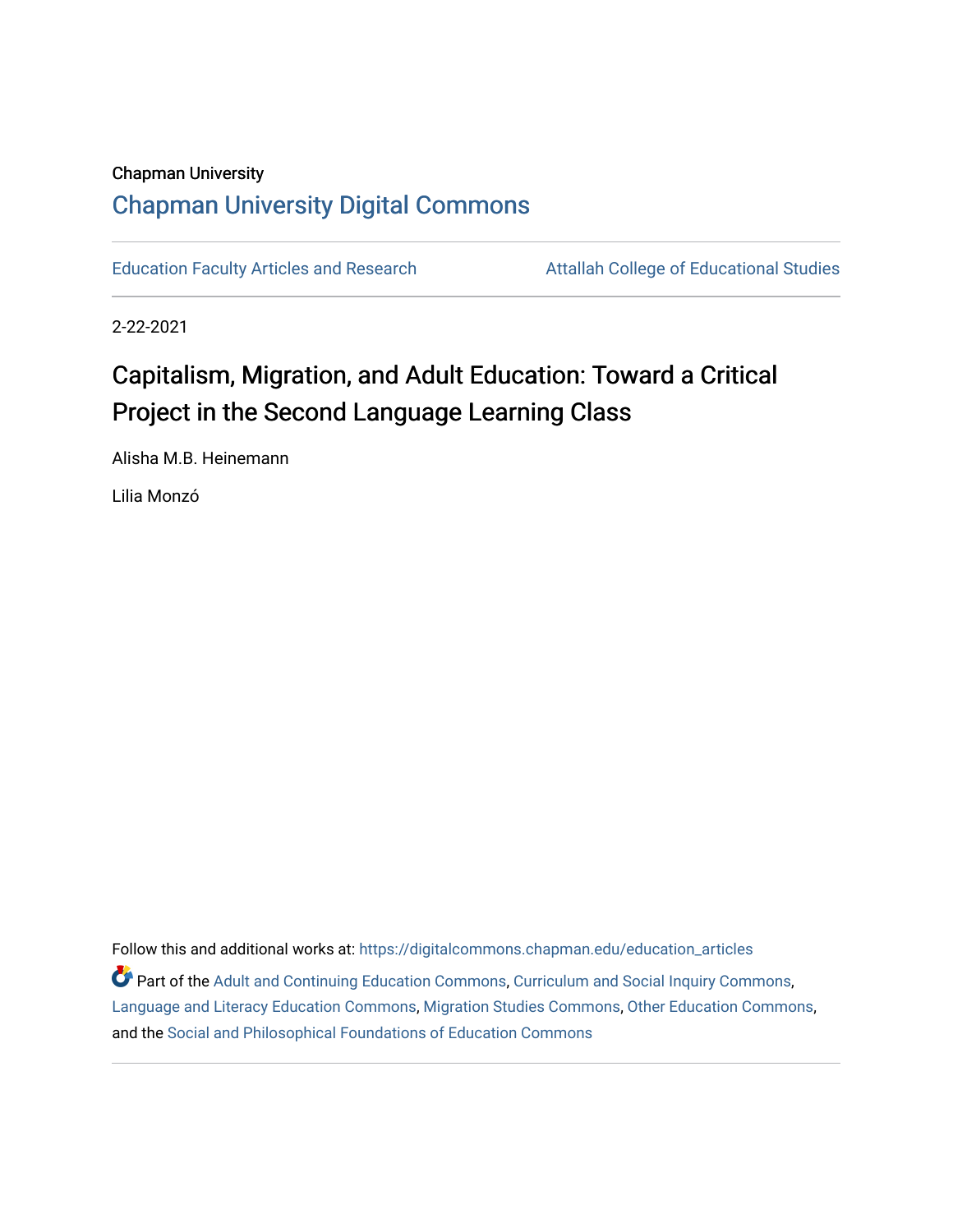### Capitalism, Migration, and Adult Education: Toward a Critical Project in the Second Language Learning Class

#### **Comments**

This article was originally published in European Journal for Research on the Education and Learning of Adults, volume 12, issue 1, in 2021. <http://doi.org/10.3384/rela.2000-7426.ojs3464>

#### Creative Commons License



This work is licensed under a [Creative Commons Attribution 4.0 License](https://creativecommons.org/licenses/by/4.0/).

Copyright The authors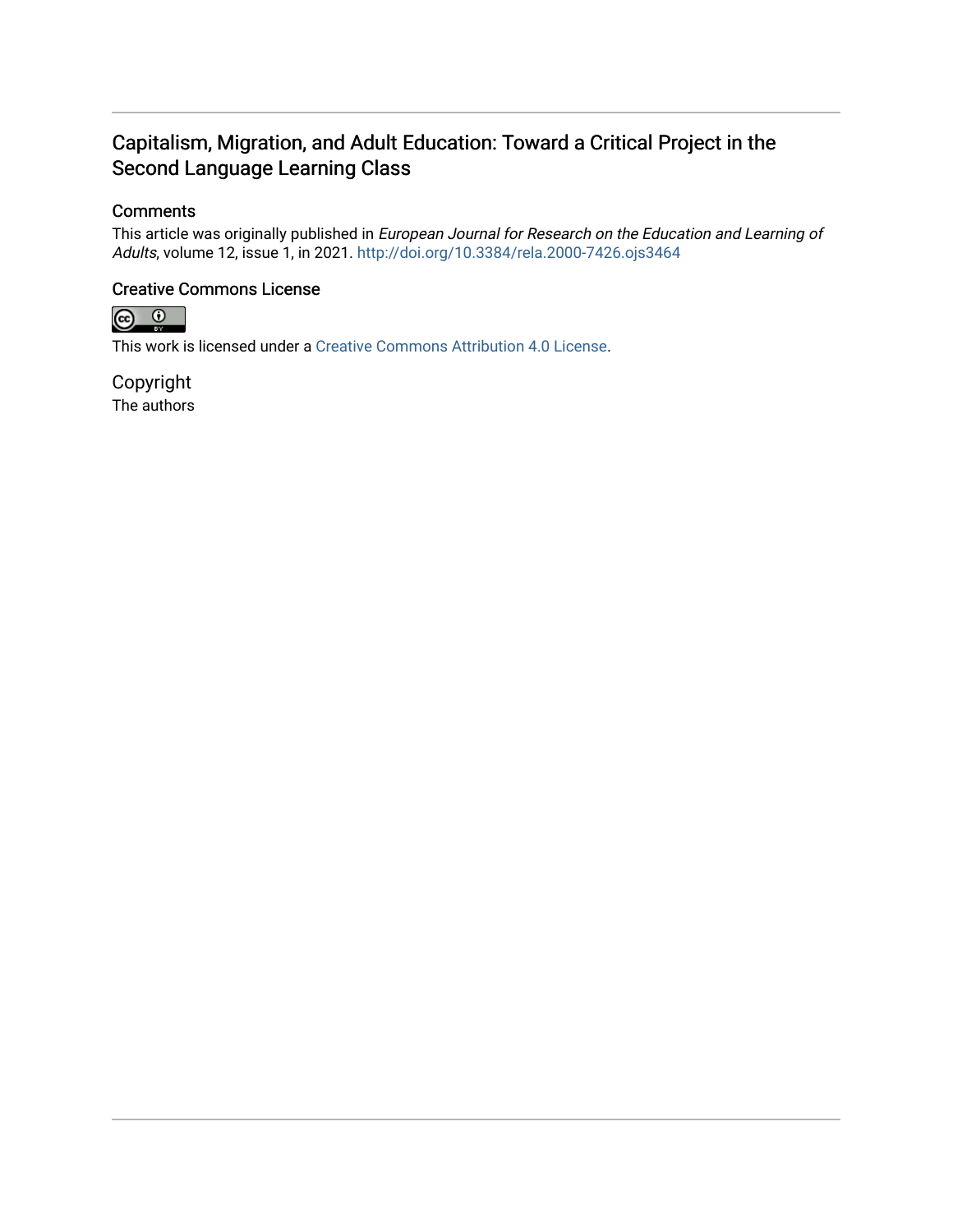## Capitalism, migration, and adult education: Toward a critical project in the second language learning class

Alisha M.B. Heinemann University of Bremen, Germany, (heinemann@uni-bremen.de)

Lilia Monzó<sup>1</sup> Chapman University, United States of America (monzo@chapman.edu)

#### Abstract

*Migration has become both a consequence of and support structure for global racialised capitalism. A presumed source of support for the people who migrate is adult education, especially the second language learning class. However, as a state organized institution, the policies and practices that govern second-language courses serve to inculcate the ideologies and values that support a racialised capitalist system. We draw on two case examples – the U.S. and Germany – to demonstrate these entanglements. We engage Freire's critical pedagogy wherein learning contexts encourage students to question the realities of their lives, and Foucault's ideas regarding heterotopian places where the hegemonic norm is suspended and different approaches of pedagogical work can be implemented. We conclude with the suggestion of different pedagogical paths – a 'pedagogy of dreaming' and a 'pedagogy of courage.'*

Keywords: Adult education, capitalism, critical pedagogy, migration, second-language learning

#### Introduction

A critical project for educators is developing a social conscience to improve the living conditions of refugee and other precarious migrant communities. With the global COVID-19 pandemic, it has become clear once more that these peoples remain outside of the dominant consciousness.

According to the United Nations Department of Economic and Social Affairs, the number of international migrants globally is on an upward trajectory that reached 272 million in

ISSN 2000-7426<br>© 2021 The authors



https://creativecommons.org/licenses/by/4.0/ http://doi.org/10.3384/rela.2000-7426.ojs3464 www.rela.ep.liu.se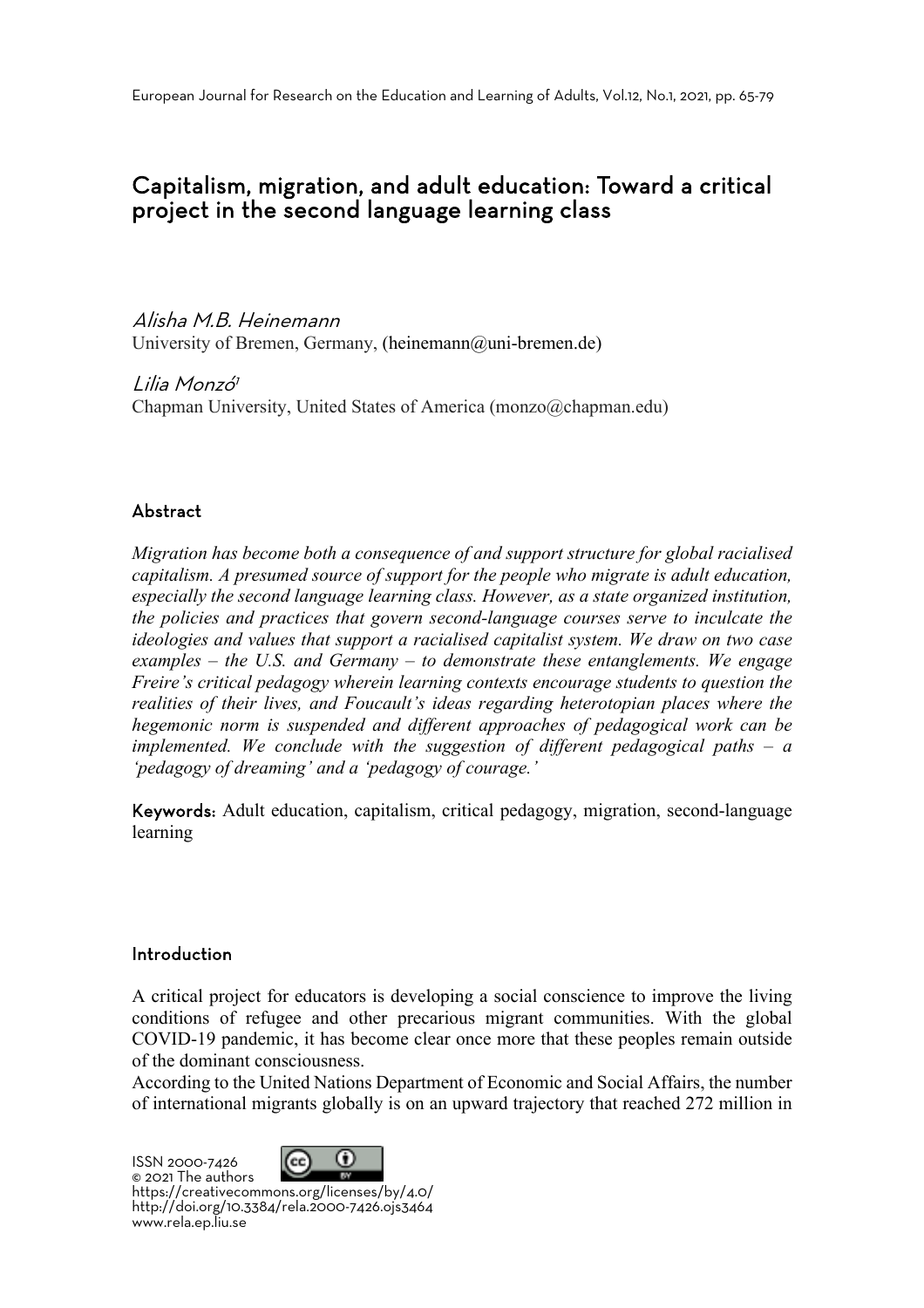2019. Refugees accounted globally to 70.8 million human beings at the end of 2018, and every second refugee was younger than 18 years old (UNO, 2020). However, the atrocities that affect people in other countries are too often perceived as distant realities. Narratives of inevitability or deficit theorising about non-western peoples (the theory that poverty and other social ills are a result of peoples' intellectual or cultural deficits, rather than systemic conditions) allow people to ignore their complicity as humans who actively shape this world.

We will argue in this article that adult education is especially important to the maintenance of a racialised capitalism because the majority of those who enter adult education programs are those who have been "failed" by the opportunity structures that is supposed to support social mobility within the basic school education system. Adult education is supposed to ameliorate these students by offering an alternative path to improving their lives. Adult second-language learning programs are meant for migrants who do not speak the dominant language of the host countries and who often face oppressive conditions. We start from the assumption that the institutionalized state funded adult second-language learning class is a social space partly set up to reproduce oppressive structures and will argue this through later in this text.

However, spaces of reproduction are also spaces of production. Adult second language learning classes can potentially be spaces where students become critically conscious of their social conditions and oppressive structures and where new ideas and new, more just, and more human, social relations can be produced. While a critical consciousness does not, in itself, challenge oppression, it does provide the impetus for collective resistance. Raya Dunayevskaya (2000), following Marx, argued that one of the many contradictions within capitalist social relations is that the most exploited persons are typically brought together in workplaces, creating the opportunities for mass mobilization and resistance. Adult second language learning programs bring migrant and refugee communities together and therefore offer similar opportunities.

Both of us, authors, are cis Woman of Colour have experienced aspects of the oppression we write about. However, we understand that living in two of the richest nations of the world – the U.S. and Germany – and working as university professors, we have significant privilege to speak and be heard. We seek to spotlight the voices of people in our societies who *do* speak and resist but are rarely heard (cf. Spivak, 1994). Even when they are heard, their concerns often get ignored or muted by the hegemonic noise shouting 'America first' or 'Wir sind das  $Volk^2$  (We are the people), drawing clear lines between those who have the rights of a citizen and those who are merely tolerated (at most) within national borders. Although we run the risk of falling into the trap of claiming to speak 'for' the Other, we believe we have a responsibility as academics to bring these questions to the academy.

Our focus of analysis is on migrants who are forced to seek refuge in foreign lands for survival or to live with dignity and to have opportunities for their children. Drawing on a Marxist-humanist perspective (Dunayevskaya, 2000), we position forced migration as the outcome of a racialised capitalist system that feeds off of the exploitation of nonwestern peoples. We also draw on critical pedagogy to argue for the potential within adult second language programs to challenge systems of oppression. While adult education trends suggest systemic complicity with capitalist interests (Mayo, 1999), we also found examples that attempt to use the second language learning class, as heterotopian spaces to implement different and powerful critical pedagogical work. Foucault (2019) describes heterotopian places, as spaces within society where the hegemonic norm is suspended. Although we recognize the philosophical differences between Marx and Foucault's work (Crotty, 1998), we find their work complementary in regards to the production of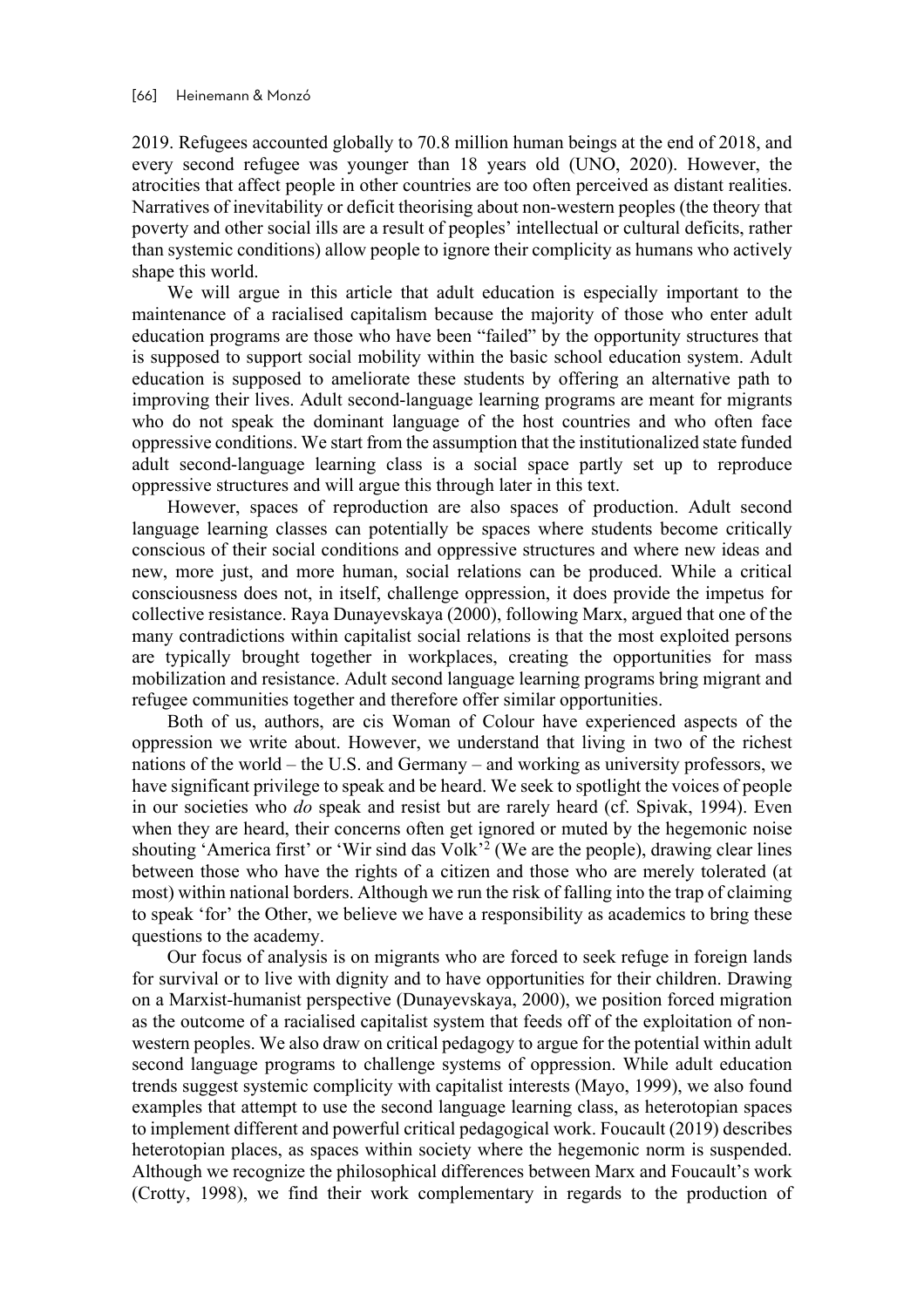knowledge and the existing possibilities for transformation. Bob Jessop shows that there is a deep theoretical connection between Foucault's work and Marx, as there is 'a continued, if often unstated, adoption of key Marxian insights and his concern with the state as a (if not *the*) crucial site for the 'institutional integration' of power relations' (Jessop, 2010, p. 56).

We base our arguments on the existing empirical literature of two cases, Germany and the United States of America, wherein we live and work and, thus, also have a deeper experiential understanding. We begin by discussing the entanglement of migration and racialised capitalism. We follow with a brief description of the systems of adult second language learning in these two countries and the pedagogical practices therein. Challenging the normative professional work done in these classes, we end by considering critical approaches in education and propose the further development of a 'pedagogy of dreaming' and a 'pedagogy of courage' as an alternative approach for teachers and policy makers who want to create contexts that may empower their students and potentially begin to transform the prevailing migration regime.

#### The entanglement of migration and global capitalism

Although the practice of migration can be traced as far back as human life, the nature of migration that is evidenced today is significantly different. The migration that was part and parcel of a life contingent on respect for the Earth and its changing conditions came to a halt as capitalist fervour turned land into property and nations into "imagined communities". These communities were ideologically led to believe that the protection and development of "their" country should take priority over any sense of moral compass in the treatment of the Other, especially if that Other came from a perceived 'inferior' culture or race (Monzó, 2020). Here, Monzó connects migration, imperialism, and nationalism to capitalist processes. Crucial to our argument is Marx's (1977) important recognition that the 'so called primitive accumulation' (p. 874), which in large part derived from colonisation (the appropriation of lands and resources and exploitation of peoples), was not a one-time grab to spur on capitalist growth but a continuously necessary central aspect of the capitalist economy.

#### A Marxist-humanist perspective on capitalism

Capitalism is a racialised global system of value production with a capitalist class that owns the means of production and an exploited and alienated working class. That across the world the most exploited peoples are Black, Indigenous, and other People of Color (BIPOC) is not an accident. From inception, capitalism thrived off the theft of labour and resources from the non-western world and the genocides that resulted were justified through notions of human hierarchies, wherein western man was deemed superior (Mignolo, 2009). This ideology, later termed racism, has served to justify exploitation by blaming the peoples constructed as 'Other' for lacking the personal or cultural strengths to gain social mobility (Monzó, 2020).

At the heart of capitalist relations is the fundamental need for capital accumulation, a labour process that seeks to exploit the greatest possible surplus value from workers, and an alienation that distorts our humanity (Marx, 1977). Although Marx argued that there is an internal crisis built into capitalism – a tendency toward a falling rate of profit. Different responses across time and countries have been developed to further increase profit, maintaining the necessary increase in accumulation of capital, and or to address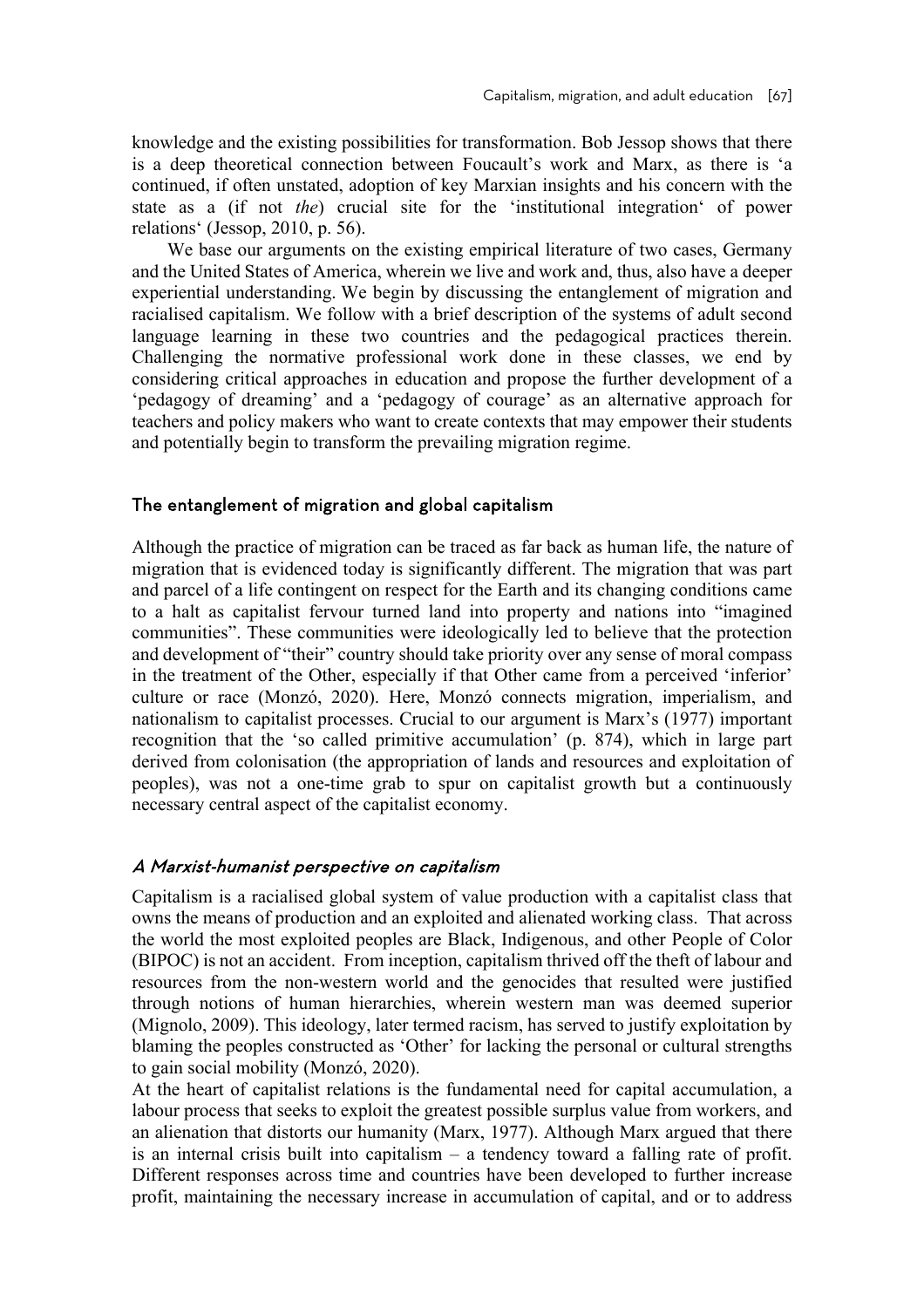other social conditions threatening the system and thereby salvaging the system. Consider, as examples, the welfare state and neoliberalism. Both of these responded at different times to specific crises.

The welfare state is represented by public social services, including financial assistance for the unemployed or under-employed, for single mothers with dependent children, and for students. Its fundamental philosophy is that the state should intervene to increase equitable distribution of resources and take responsibility to ensure the livelihood of its citizens (Abramovitz, 2011). It first appeared in the U.S. as a response to the devastation of the Great Depression and became a feature of many industrialized nations, including Germany, which still retains important aspects. In the U.S., however, an economic downturn paralleled with a racist backlash to the Civil Rights era became a campaign against the welfare state, and ushered in a new era of neoliberal reforms that have become entrenched within all major institutions. Neoliberalism posits that the market is the best equaliser and that privatisation and competition enhances efficiency and creates innovation (Abramovitz & Zelmick, 2014). This neoliberal order has moved across the world. The German welfare state has been increasingly changing to an 'activating welfare state,' with slogans like 'Fördern and Fordern' (Promoting and Demanding), which makes clear that a person can only get unemployment benefits, for example, if they can show that they have been actively searching for waged work. Disregarding the state's responsibility to support persons who need to survive, people are pressured to fit into neoliberal ideologies of performing to suit the labour market.

We draw on Marx in our work because it is more than an economic theory but a philosophy of revolution that recognizes this process of production, exploitation, and alienation as a distortion of our humanity, turning us into things that relate to each other and ourselves antagonistically (Dunayevskaya, 2000; Marx, 1961). We would argue that this distortion undermines our human need for love and interdependence and allows us to be complacent in the face of the horrors that humanity engages, including the human suffering of migrant peoples.

#### Migration: An aspect of global exploitation

The increase of migration as a global phenomenon is related to the global capitalist structure that has from inception been a racist enterprise, developed in the west to enrich itself of the land, resources, and labour of the non-western world. The ability of the dominant group to practice a historical amnesia, the sanctioned ignorance (Spivak, 1999), that denies the responsibility of the west in stealing from and creating dependency among the non-western world feeds into the ideologies that allow people to exploit immigrants and reap the benefits.

In the US and in Germany there is a strong myth that immigrants are taking American/German jobs and resources. However, the ACLU (2020) reports that immigrants in the US contribute greatly to the economy by creating jobs, creating demands for goods and services, utilizing their purchasing power, and paying taxes. Indeed, this report estimates that immigrants in the US pay \$90 billion yearly in taxes, while receiving only \$5 billion in welfare. Similar findings were reported by the ZEW - Leibniz Centre for European Economic Research for the German situation:

If all social transfers, including expenditure on education and educational support, which the 6.6 million foreigners living in Germany received in 2012 are set off against the taxes and contributions that this group remitted to the state in the same year, the state is left with a net profit of 3,300 euros per capita'. 'Foreigners', meaning Germans who don't hold the German passport, contributed a total of 22 billion euros in 2012. (Bonin, 2014, p. 1)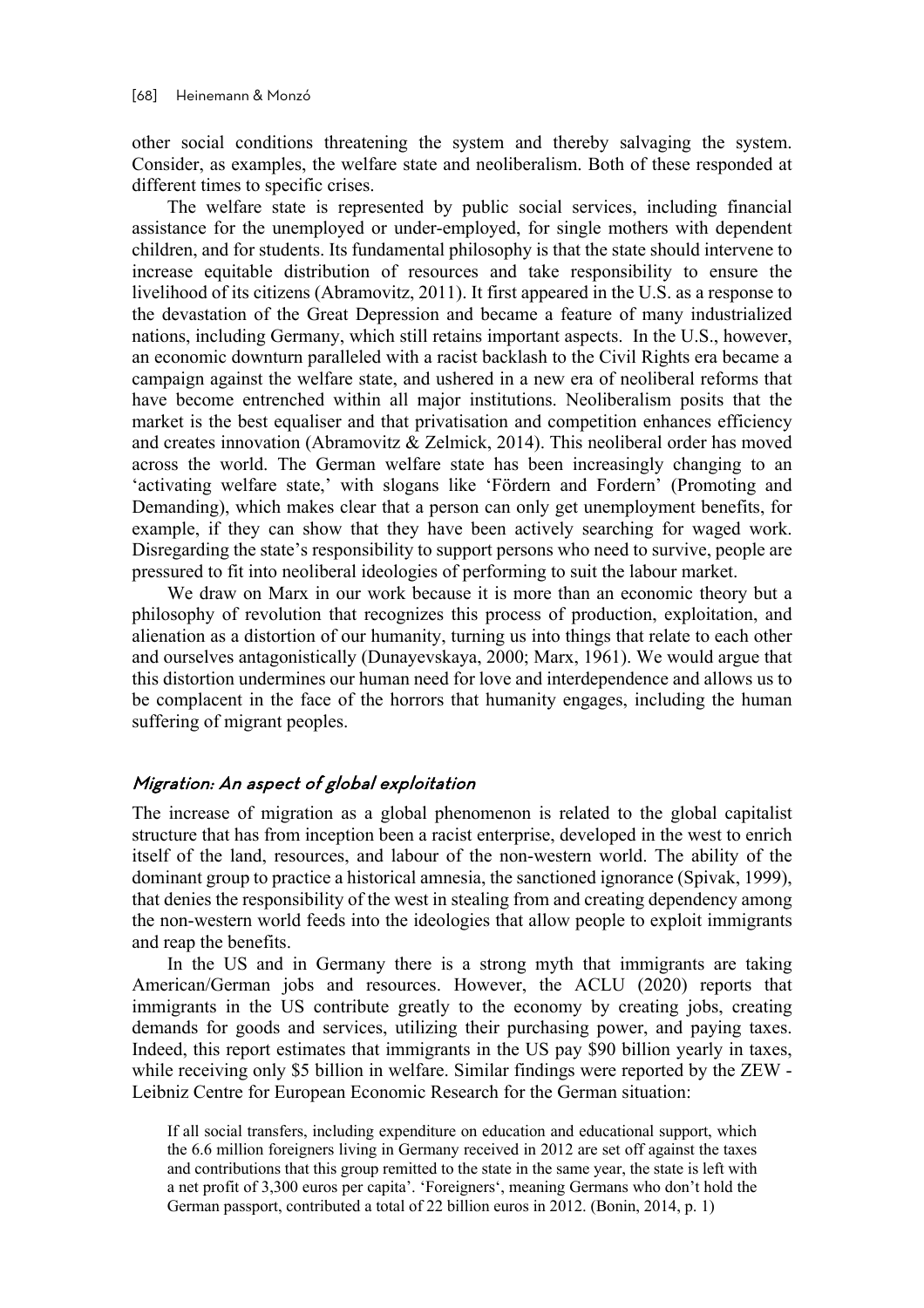Immigration is a necessary form of providing cheap labour for the developed world that allows the general population to achieve a greater standard of living than the rest of the world, securing the ideologies of 'greatness', that ensures that immigrants continue to come and further enrich the west (Monzó, 2019).

Increasingly researchers are studying the feminisation of migration. Currently women around the world make up 47% of all migrants. In the US, a greater number of immigrants are women (58%) (Migration data portal, 2020). While women migrate for similar reasons to men –survival and opportunity, the pull for women from the developed world is to resolve a 'crisis of care' that exist in 'developed' countries, including for domestic labour and child and elderly care (Tittensor & Mansouri, 2017). This also supports pushing out countries because women send back a larger share of their incomes than men (International Organization for Migration, 2020). This immigrant women's labour market not only exploits but also channels them into traditional female roles, which has allowed middle-class women to enter professional fields and assume greater gender equality. In this sense, the immigrant women's labour market also serves the ideological function of making middle-class women feel that the capitalist system works in their favour (cf. Dinkelaker, 2017; Meded, 2020; Mies, 1992). Of grave concern should be the fact that while these immigrant women are filling these caring roles for more affluent, usually white, women, they are having to leave their own children to care for themselves (cf. Arruzua, Bhattacharya & Fraser 2019), which continues to reproduce a stratified raced and classed next generation.

How migrant communities are treated within racialised capitalist states can be observed currently more than ever. While writing this article the whole world is in an emergency state - Curfews are imposed, schools, restaurants and shops are closed, social contact is being legally restricted, and persons are being asked to keep a significant distance from each other and to wear face masks in public. This is a challenge for most of us and actually impossible for those whose living and/or working conditions require them to share limited space, like refugees, home-less people and low-waged workers. For example, in Germany and in the US, the working conditions of the meat-packing industry, heavily filled by immigrants and other Communities of Color, has received much media attention and revealed that the inhuman working conditions make protection from COVID-19 outbreaks almost impossible (cf. Savage, 2020; Stegemann & Wernicke 2020).

In times like these, let's call them times of 'emergency', it becomes even more obvious whose lives are grievable (Butler, 2016) and whose lives are 'wasted' and therefore not even countable (Bauman, 2003). Following, we focus on the entanglement of the second language learning classrooms with the capitalist racial state (Goldberg, 2002).

#### The second language learning class

Persons who do not speak the host language are generally excluded in the receiving society through ideologies that common language and culture are founding elements for building community. Second language classes are set up and legitimised with the argument that newcomers have to or should learn the dominant language and culture of the receiving society and that they can and should learn this in a classroom (Heinemann, 2018b; Kloubert, 2020). This assimilation narrative asserts that after a successful learning process, for which migrants are responsible themselves, they have a right to belong. Scholars and activists have described the impossibility of this demand (Chow, 2014;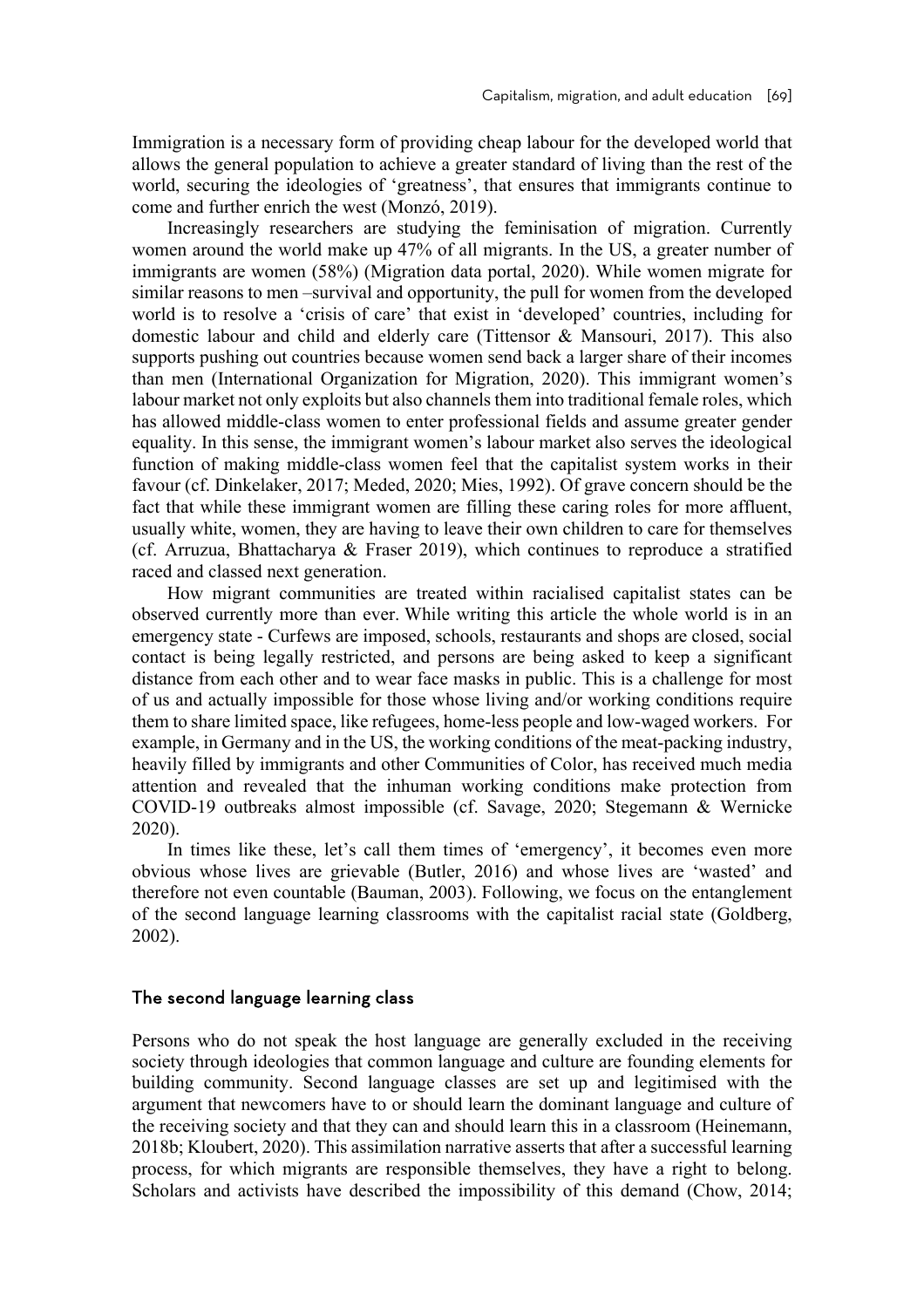Heinemann, 2018b; Ives, 2004). Nevertheless, the ideal of the fully assimilated immigrant is still used to divide between 'good' = integrated, assimilated, working, inconspicuous migrants and 'bad' = living on welfare, living in their own communities, threatening, criminal strangers. Hence the Second Language Learning classroom is not an innocent space but serves to promote racist discourse and hegemonic migration regime. For educators in the U.S and in Germany the effects on the institutions are very similar. We will elaborate on these processes of 'second language learning' as they take shape in both countries. Our goal is not comparative. Rather we want to use the examples of our respective home countries to show the different ways migration regimes instrumentalize adult education for their purposes and then discuss how critical pedagogues might respond.

#### The hidden curriculum of teaching and hegemonic language in a settler colonial state

The US is a settler-colonial state that has a long history of genocide, slavery and exploitation. Justification for the settler colonial state and the creation of an historical amnesia that accounts for the hypocritical assumptions that the US was made by and for the white man and has developed through what Evenlyn Nakano Glenn (2015) calls erasure of the Indian – first through genocide and later through acculturation to the colonial capitalist ethos. The erasure of Natives meant that a new class of peoples would be needed to support the slave labour that would spur the US to industrialisation and to become the capitalist empire it is today. The African slaves served this purpose, giving their blood and tears, to create a country and system that continues to feed off their exploitation (Baptist, 2014). Between 1846-48, 'manifest destiny' and the continual need for capital accumulation led to the U.S. westward expansion that claimed a large portion of Northern Mexico and created yet another set of 'second-class' racialized citizens targeted for exploition (Greenberg, 2012). Numerous guestworker programs, notorious for their civil rights abuses, have since been implemented to bring the Mexican worker and others from around the world to fill U.S. jobs, including the infamous Bracero Program (Southern Poverty Law Center, 2013). As wave upon wave of immigrants entered the US with their distinct cultures and languages, the U.S. implemented a project of Americanisation, placing natives in boarding schools, teaching a Eurocentric curriculum, and making English the primary language of instruction (Hartman, 1948).

This history is critical to the large influx of immigrants to the U.S. People whose native language is not English or 'English Language Learners' comprise the majority of people taking adult education classes<sup>3</sup>, with 46% of students in adult education in the year 2006-07 taking ESL classes (Centre for Applied Linguistics, 2010). In 2014-15, Latinx peoples comprised 64% of all adult education enrolment in these state programmes, about 40% of these are taking ESL classes (US Department of Education, 2016). Typically, it is first-generation migrant communities in the US who arrived as teenagers or later who would need adult ESL. Although there are many immigrants to the US who have varying levels of wealth and education and are even professionals, for many their lives take an economic downturn following migration, since foreign degrees are not always accepted and an excellent command of English is typically expected for professional jobs. As a result, the vast majority of adult ESL students are employed in jobs with poor working conditions, earning minimum wages (undocumented workers earn much less than minimum wages) that are often not enough to live on, and lack health care benefits (Capps et al., 2005).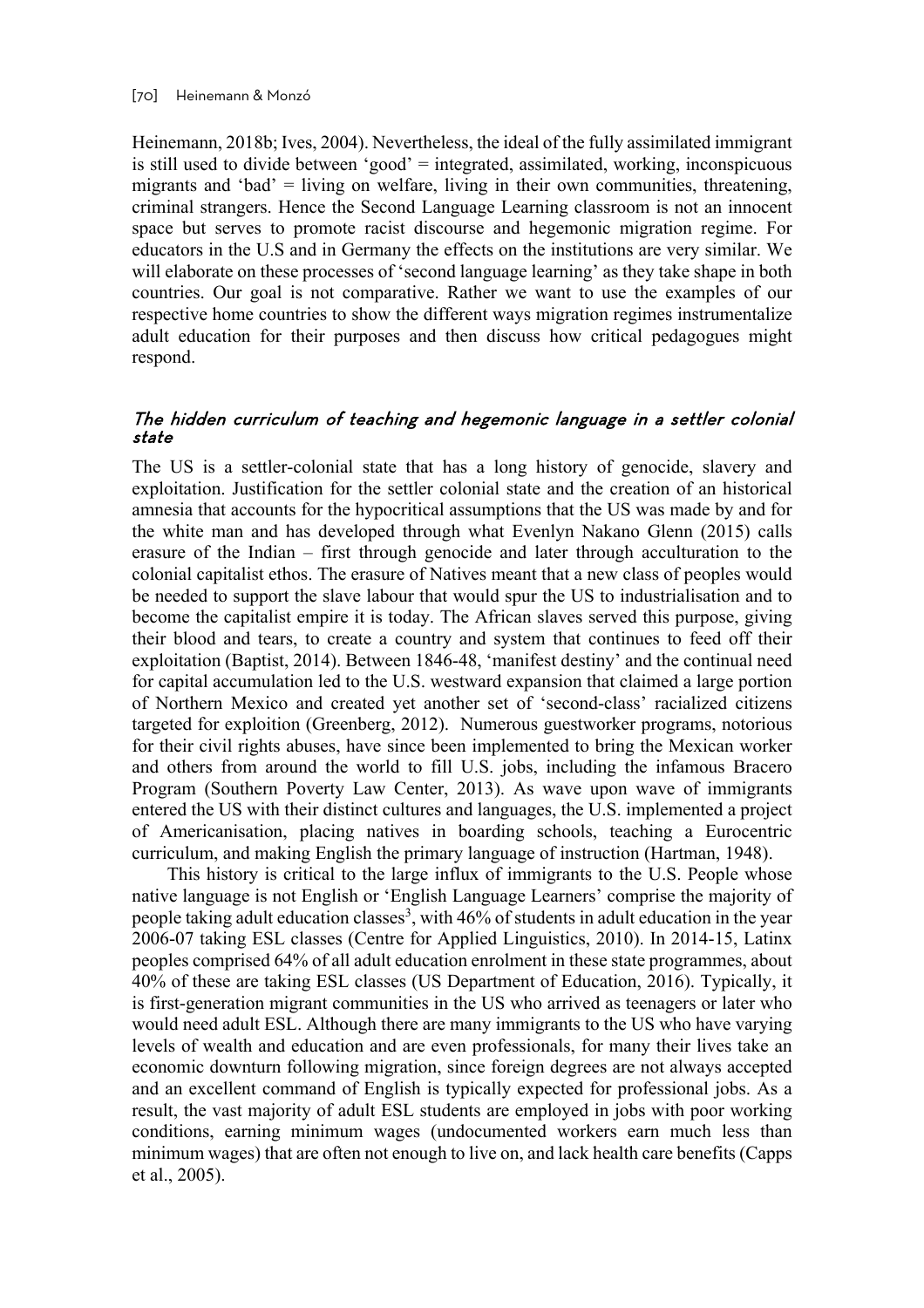Undocumented immigrants are especially in need of ESL courses that can support both learning English and knowledge of labour laws and their human rights. Bauer and Ramírez (2010) have reported that employers often target undocumented workers, especially women, for abuse, including wage theft, rape, and harassment, and that they get away with this by threatening to report their status to the authorities. Increases in ICE (Immigration and Customs Enforcement) raids (aided through surveillance technologies) during the Trump administration has created fear of being picked up and thrown into detention centres where human rights abuses abound (López, 2019). As Larrotta (2019) points out, the pressure exerted by conservative politicians to make teachers mandated reporters of undocumented students is enough to make students fear for their safety in attending school, which has impacted their willingness to enrol.

Since the US is highly segregated by a combination of class, race, and ethnicity, immigrants' enclaves have developed that allow non-English speakers to live and work without English. While these enclaves may provide a sense of community, they may also confine them to menial labour and limit social mobility.

Larrotta (2019) points out that learning English in the US *does* translate to better or greater choice in jobs, securing better health services, allows for greater access to social activities and lessens isolation, and supports intergenerational communication between parents and children. Larrotta also discusses that the anti-immigrant sentiments and policies that have been seen in the last decade have made ESL teachers respond in varying ways. Teachers who are critical of anti-immigrant policies have taken it upon themselves to provide information about immigration policies and resources to their classes so they can better understand their rights.

In the context of the adult ESL classes, migrants who share significant experiences of economic precarity, alienation, and psychological distress may create social spaces to find human connection and safety. Although migrants in the US speak many different languages and come from around the world, the segregated nature of US society and the existence of separate enclaves from almost every part of the world result in classes where students share a common first language. Raya Dunayevskaya (1985, 2000) has written extensively of the contradictions that capitalism creates by both separating people through its alienating production processes but also bringing peoples together in highly oppressive work contexts that can develop into bonds of support and humanity, which can lead to collective organizing and resistance. While certainly different than work spaces, adult education classes can be said to share some of these dynamics that Dunayevskaya discusses, especially if the ESL class can become a ground that enables personal and collective reflection about current social conditions and can provide opportunities for students to share resources and support each other. Such a humanizing space could potentially lead to building solidarity and greater awareness of shared conditions of exploitation.

Examples of such spaces can be found in alternative types of political programs around the US. One example is an education program that was developed as part of the Immigrant Women's Alliance, a non-profit organization that described itself as "a community-based organization working with low income women employed in the garment, hotel, restaurant, nursing home, and electronics industries." (Katz, 2012, p. 141). According to Katz, who researched this project via a two-year ethnographic project, the content of instruction was said to come explicitly from the participants' lives. This content included not just learning English to gain better jobs but discussion of the low-wage employment choices available to them and its connection to the global labour market. Researchers' found that the staff's familiarity to the social, cultural, and political realities of the women who participated was crucial in supporting a curriculum that was highly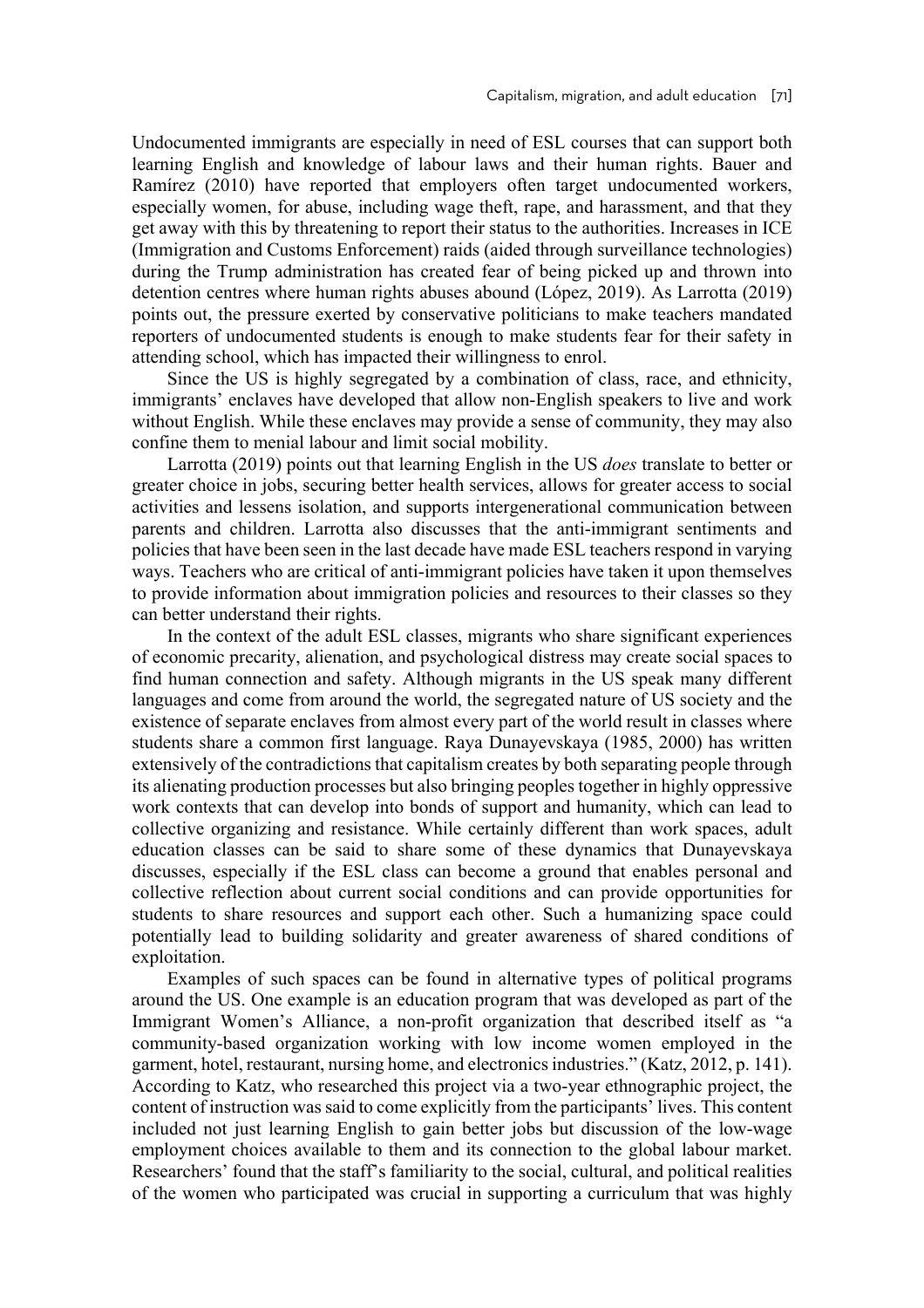attentive to gender issues while offering classes at convenient hours and providing childcare. An important finding that Katz articulated was that while the program organizers seemed to define the notion of taking greater control of their own lives through political action such as getting involved in protests, for some of the women taking control of their lives rested in more personal forms of social interaction and language use. This is an important finding that challenges us to consider the significance of honouring the trajectory by which diverse individuals seek to transform their own lives and how these individual processes connect to broader goals of social liberation.

Bringing this kind of critical pedagogy into the public ESL classroom can be a significant contribution to the work of social justice given the much greater reach to the population that public programs have. Yet, as noted earlier, capitalism creates contradictions in every context, such that any social product automatically also involves a contradictory effect. In this case, the broadening of critical pedagogy to the public schools and development of curriculum based on mandated and highly controlled teaching is likely to be watered down to mere teaching strategies instead of a philosophy of liberation and curtailing the critique of structures of oppression to reform efforts that attempt to "close the achievement gap." Similar restraints can be found in the German context.

#### Forming the 'economic subject' after a history of 'revolution'

The history of institutionalised adult education in Germany can be described as one of *revolution* (cf. Olbrich, 2001; Tiegtens, 2010). Even though the following narrative of the 'history of adult education' is necessarily superficial and shortened, it shows some of the central ideas still discussed in the field of adult education, especially in relation to democracy (cf. Seitter, 2003). Starting during the period of Enlightenment with the reading revolution (Tietgens, 2010, p. 28), with the middle and upper classes forming reading societies (excluding women), in the first half of the 19th century new impulses for the education of adults were noticeable. There are two driving forces to be mentioned. On the one hand it was the economic, technical development, with which the advent of industrialization brought new demands, and on the other hand, it was fuelled by a growing resistance against the Restoration after the Congress of Vienna 1815 - a time of restrictions on freedom of expression, press and assembly. The concept of 'education' was increasingly replaced by the more philosophical term 'Bildung', referring to a process of both personal and cultural maturation and to the Humboldtian model of higher education. Soon social issues ('die soziale Frage') were also connected with it (cf. Tietgens, 2010, p. 30). In 1927, the 'Reichsverband der Volkshochschulen', a union of the adult education centres called 'Volkshochschule', was founded and special pedagogical didactical approaches for the adult education were developed (Tietgens, 2010, p. 39). Following all these interesting developments was a shameful phase followed during the Nazi-Regime. After the horrors of the Shoah, again actors in the field of adult education were driven by the idea of 'changing' and *re-democratising* the society. This change was imposed on them by the victorious powers after the war, documented by Control Council Directive No. 56 of October 28, 1947 (Note 1). In the "Basic Guidelines for Adult Education in Germany" the objectives were specified. The main goal of adult education - as stated therein - "should be to train active helpers for Germany's democratic education by making the latest social, political and scientific findings generally accessible to the adult population" (Wilson, 1997, p.19, quoted from: Hufer, 2015, transl. A.H.).

Until today the role of adult education in developing and sustaining a democratic society is an important one. As Henry Giroux states: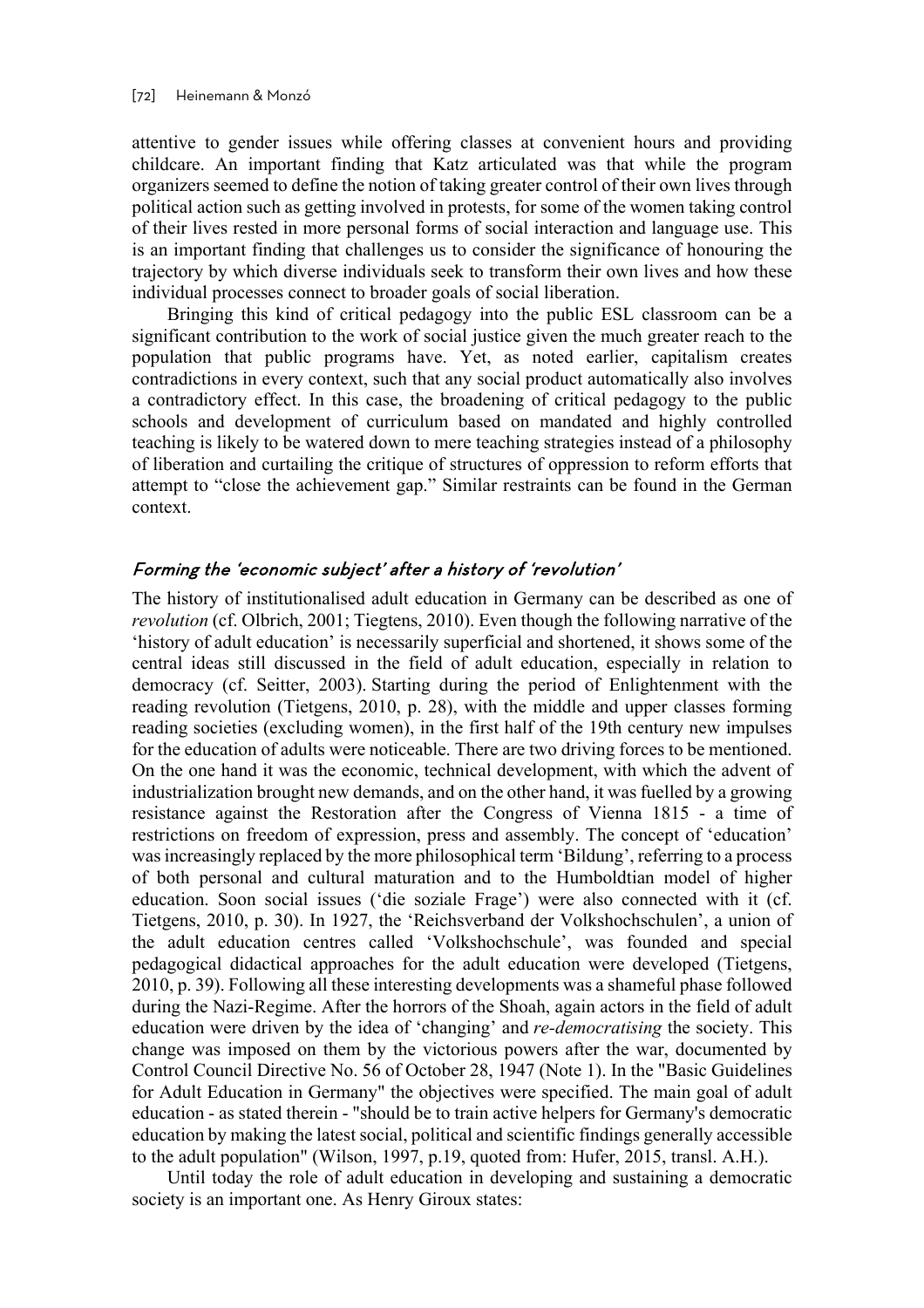No democratic society can survive without a formative culture shaped by pedagogical practices capable of creating the conditions for producing citizens who are critical, selfreflective, knowledgeable, and willing to make moral judgments and act in a socially responsible way' (2017, p. 3).

Later, the field of adult education played an active role in the *emancipation* processes of the 1970s offering affordable learning spaces for the self-empowerment of dis/abled, women, migrants and Queers (cf. Theile, 2010). Currently, unfortunately, it has become more and more an arm of the neo-liberal labour market and state interests. The historical power of the field of adult education, rooted in the possibilities to work independently of, and even against, governmental interests, still exists but withers away with the continued reduction of subsidies and also as a result of changes in society, which continuously push for greater and greater self-optimizstion while losing touch with questions of solidarity and community. Business consultants or economists are selected as managers for the bigger institutes of adult education. They feel responsible for the financial survival of the institution, but very rarely are prioritising the social development of human beings or, in other words, 'Bildung' before financial profit. It is not just a question of moralities; on the backdrop of the current financial situation, it is also a question of survival – still these developments greatly change the nature of the institutions in Germany. On this background, the 'Zuwanderungsgesetz' (Immigration Act) of 2005 brought some tangible changes. With the new law, state-subsidised German as a Second Language (GSL) courses – so-called "integration courses" – had to be provided for adult second-language learners in every state of the federal republic of Germany, which came with a great deal of unexpected money for programs that had previously been struggling to survive financially. It also provided many new staff to support these programs. The target group to be served in these courses are not only newcomers but all migrants who do not have a B1 language competence level. Some people in this category have been living over forty years in Germany without ever previously having the opportunity to enrol in statesubsidised courses. A B1 competence level is described in the Common European Framework of Reference for Languages (CEFR) as:

I can understand the main points of clear standard speech on familiar matters regularly encountered in work, school, leisure, etc. [...] I can enter unprepared into conversation on topics that are familiar, of personal interest or pertinent to everyday life (e.g. family, hobbies, work, travel and current events). (European Center for the DVT, 2020)

Understanding clear standard speech and entering conversations on familiar topics obviously describes a very basic level of language use - a level likely sufficient for workplaces where people are expected to understand basic orders and to achieve basic daily tasks. The whole learning objective of the courses does not focus on 'integration' and 'participation' as promoted but on forming an 'economic subject' which responds aptly to the needs of a national neoliberal labour market (Heinemann, 2018b, p. 178).

Today it is mainly the newly immigrated and those long-term migrants, who receive social welfare, who attend integration courses. They - unlike those long-term migrants who do not need financial aid from the state - are *required* to take the courses or they will be heavily sanctioned. The atmosphere in the courses has changed greatly in the last 15 years. Initially, there was much euphoria, especially among long-term migrants who were happy to finally get a chance to learn German in classes, which one of the authors experienced while working for three years in an Institute of adult education that offered German classes after the immigration act of 2005. The teachers were also very motivated due to better salaries and greater job security. Today the atmosphere has changed to one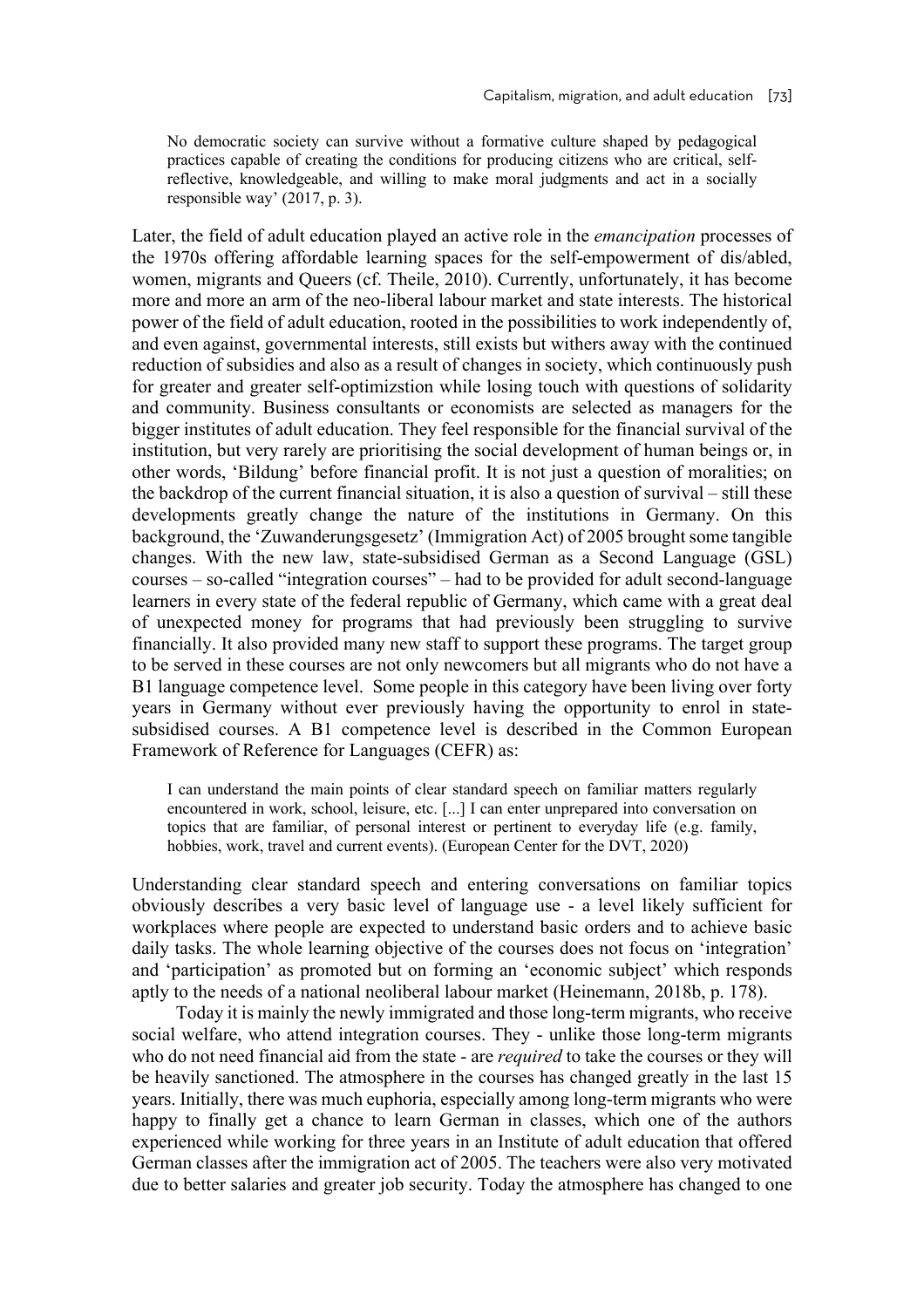of disillusioned resignation (cf. Heinemann, 2018a). The teachers' role in the 'integration courses' today is to offer a fixed curriculum which is determined by the government and to record the attendance of participants. Students who arrive 15 minutes late or need to leave the classroom 15 minutes early must be marked in the attendance list, which is sent to the BAMF (Federal Office for Migration and Refugees). The BAMF can decide to sanction the 'culprit' (Bundesamt für Migration und Flüchtlinge, 2019). Teachers are not educators any longer but are forced to become like police officers in the name of the state, a role, critical teachers hate and, in many ways, often courageously resist (cf. Heinemann, 2018a).

# Critical pedagogy and heterotopian spaces - Pedagogy of dreaming and pedagogy<br>of courage

Courageous resistance against a hegemonic oppressive system inside the educational system is not a new phenomenon. Critical pedagogy, rooted in the work of Paulo Freire (2000) and further developed by such scholars as Antonia Darder (2016), Donaldo Macedo (2006), Henry Giroux (2017), Peter McLaren (2016), and others, is a philosophy of praxis with a long tradition. It may be especially fruitful for transforming the ESL/GSL classroom and the field of adult education, more generally. Freire developed his ideas while teaching literacy to adult peasants in Brazil, wherein peasants were led to develop a critical literacy that interrogated their social conditions and constructed a critical consciousness regarding their lived experiences of oppression. This philosophy of liberation is founded on praxis and dialogue. Rather than the banking method of depositing information, a dialogic approach was created wherein adult students connected important social texts to their own social experiences and learned to question existing social structures and relations of domination and production. Dialogue was not simply communication but rather 'epistemological encounters '– meaning that teacher and students together recognized their diverse but equally important perspectives. Freire (2000) argued that the oppressed must lead the way to liberation, in the same way that Marx urged workers to unite against capital, because it is the oppressed who have the greatest impetus and insights that may build a path to liberation. Freire argued that it was through action and reflection that the oppressed learn to see themselves as fully human with human capacities to understand, name, and transform the world. Spaces where liberating pedagogy can be performed are heterotopian spaces.

#### Heterotopian spaces

Even though practitioners are highly restricted, we still see the important potential of creating critical spaces inside the institutes of adult education, one of few spaces in society where adults from the margins of a society enter a hegemonic educational institution and meet together in a room of possibilities. Although Foucault's post-structuralism is seen in contradiction to the realism within critical pedagogical by scholars (Hill, et al., 2002), we believe that there are areas in which opposing theories can be complementary. Foucault's concept of heterotopian spaces adds an important dimension to critical pedagogy in that, it points us toward the type of spaces where critical approaches are most likely to develop. Heterotopian spaces, as Foucault describes them are counter-spaces inside a society which brings together people who deviate from the 'norm' in some way:

But among all these places that are different from each other, there are some that are in some way absolutely different: places that are opposed to all the others, that are in some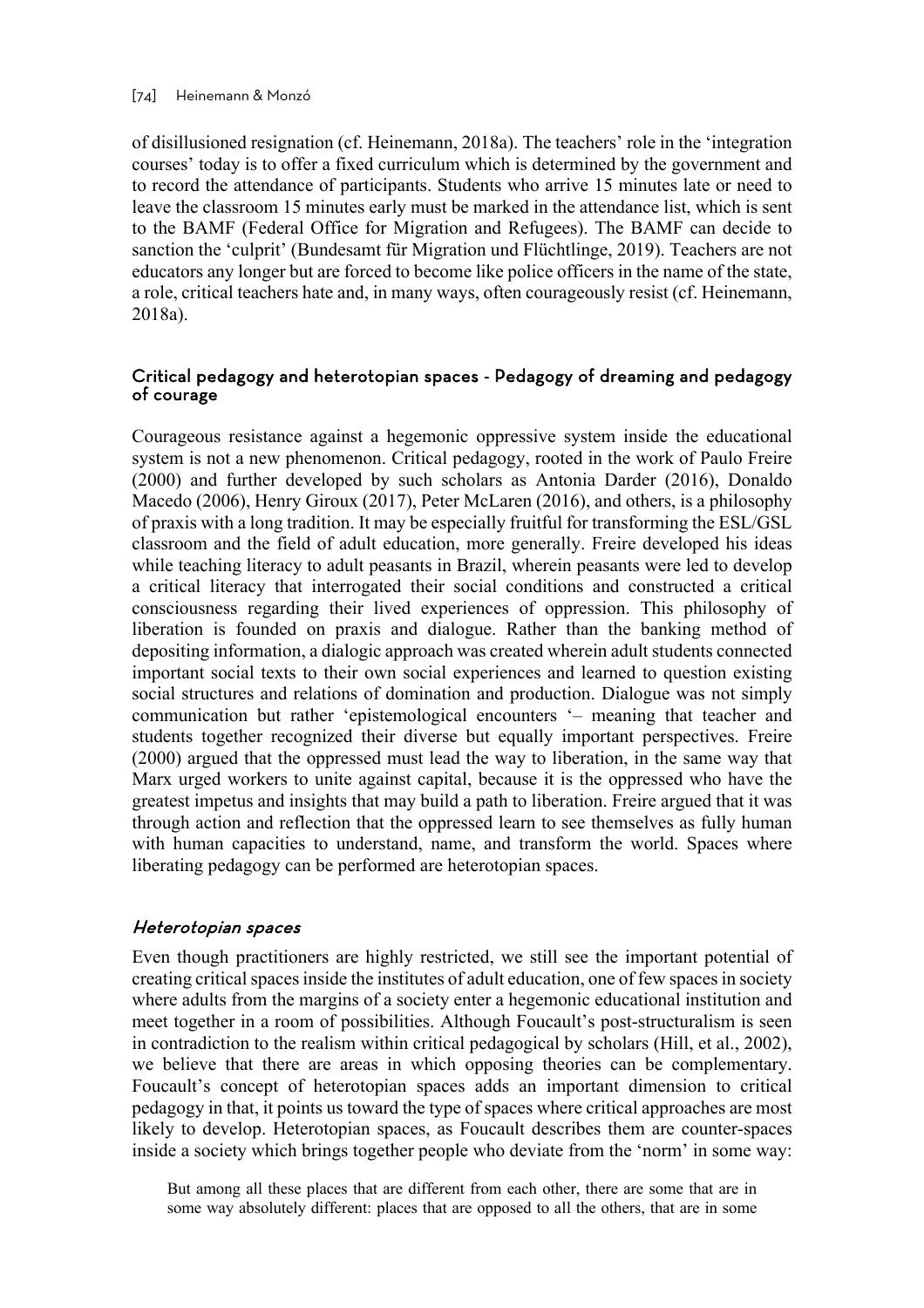way destined to erase, compensate, neutralise or purify them. They are in a way counterspaces (Foucault, 2019, p. 40, trans. A.H.) $<sup>4</sup>$ </sup>

Examples Foucault refers to are psychiatric clinics, graveyards, prisons, gardens (2019, p. 11) but heterotopia can also be found on the stage of a theatre, inside an alternative project of living in community or - as we would like to state - inside a second-language learning classroom, where people come together who all deviate from the standard 'norm' of a German/ U.S. citizen. The GSL classroom in Germany as well as the ESL classroom in the U.S. brings together adults from the margins where they meet a teacher who usually belongs to the dominant group in society and can potentially be an ally that creates learning spaces that build up resistance against the oppressive structures wherein they are trapped. Even though the scope of action is not very high (the limited time within each class makes it difficult to learn all the relevant vocabulary and structures to pass the required tests and move to the next level, which again is the pre-condition to opening other doors for the participants).

Another aspect Foucault brings up to define heterotopian spaces is that heterotopia brings together spaces which are incompatible (2019). Spaces which are usually thought of as being to different from each other or seem to be 'out of place'. This is especially interesting when looking at the problem, that the spaces of the GSL and ESL classes are usually inside an institution of adult education which offer much more spaces than only dominant language classes. In the 'Volkshochschule,' for example, there are many other offers, like health and art education, political and physical education or even possibilities to do vocational training. This is true in the U.S. adult education programs as well. However, in Germany, the experience of the last 15 years since the integration courses started is that the transition from 'integration courses' into "regular" adult education courses of the institution is very low and that the integration courses exist, more or less, in a 'parallel world' to the rest of the institution (cf. Palicha & Weiß, 2020, p. 42). This tendency also occurs in the U.S. by default, since adult ESL courses are often interrupted and/or repeated at the beginning levels because of the various demands that working class conditions place on students, making it difficult for them to move into the other types of adult education courses which are usually taught in English.

The last interesting aspect we want to refer to in respect to the concept of heterotopia is Foucault's idea that heterotopian spaces always have an opening and closing system that isolates them from the environment (Foucault, 2019, p. 18). In the context of the courses we find a very differentiated selection system. Only if participants have an authorisation, which is issued by ministerial authorities, do they have the opportunity to legitimately participate in an integration course. Without the right 'passport' participating in this heterotopian space is not possible - only if you have a teacher or pedagogic professional inside the institute, who will find ways to get you in - past the locking mechanisms. In both countries the locking mechanisms are for example the restrictions to access services for undocumented peoples, the increasing demand to have teachers become reporters, and the possibility of ICE raids, which negatively impact access.

Despite all the restrictions this heterotopian place of second language courses is confronted with, critical educators have the chance to use this special space of 'deviation from the hegemonic norm' for inspiring exchanges among participants. Exchanges and debates that do not narrow their focus on a mechanical learning of predetermined contents but also strengthen participants' awareness and engagement with the society they live in. Teachers and participants themselves can involve in and encourage reflection regarding their social conditions and the possibilities to resist the impositions made on them – impositions denying their Subject position as fully respected human beings in the society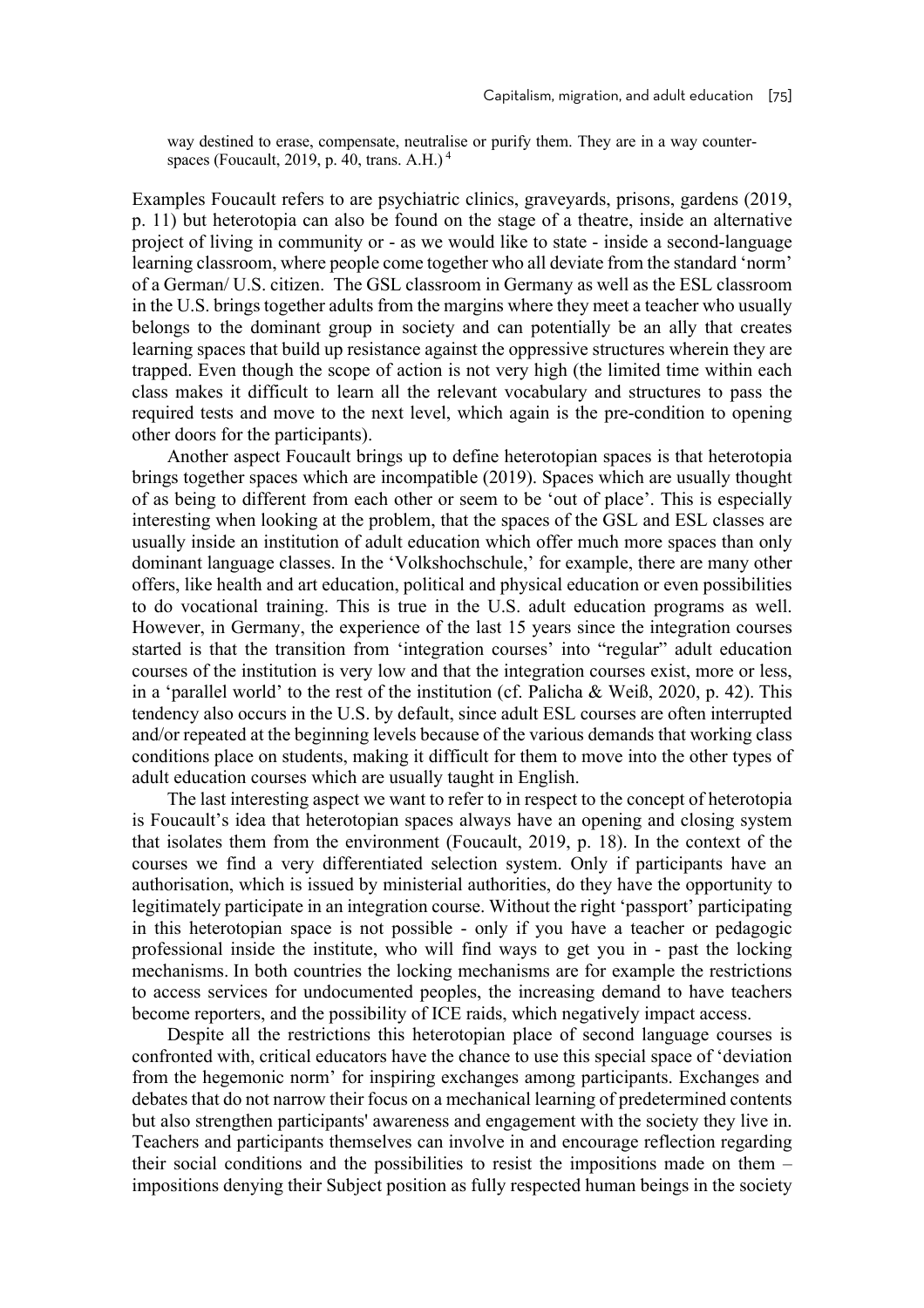and reducing them to an economic subject in the neoliberal market (Heinemann, 2018b). Following, drawing on critical pedagogy as a philosophy of praxis, we want to conclude with two important ideas from the work of Paulo Freire and other critical pedagogues, which can be inspiring in this context.

#### Conclusion: A pedagogy of dreaming and a pedagogy of courage

A pedagogy of dreaming (Freire, 2007; Monzó, 2019) is a crucial component of any political project. As the personal is political (de Beauvoir, 1988 [1960]), we must also learn to dream as part of our development. Capitalism's foundation on the exploitation of the worker has led to the rejection of and/or the disillusionment with dreaming. Too often we have been told to 'stop dreaming,' that this is 'a waste of time.' However, dreaming recognizes 'history as possibility' and thus incorporates agency and the role that we play as active Subjects of history. Rather than perceiving history as what has happened in the past, history can be perceived as a much broader construct involving a less linear approach to time, wherein the future also informs the present and the past. Dreaming allows us to reflect on the present and to recognize aspects of and or limits to our present. The notion of dreaming and envisioning what liberation can look like for migrants can be a powerful way of developing instruction. It would demand honesty regarding current conditions, comparisons across class, race, gender, and other identities, and encourage students to stay present and active in current social, economic, and political contexts. Dreaming is certainly something that migrants are familiar with - they often have had to risk everything to get to safety, and dreaming of a better life must have been part of that impetus. However, dreaming is not a practice of creating pie in the sky but of constructing new possibilities out of a critical understanding of existing present and past. For historically oppressed communities, dreaming is a crucial aspect of building hope and courage because it allows us to see possibilities that have not been available to us previously.

A Pedagogy of Courage is also necessary in the critical adult ESL/GSL classroom. It builds on the idea of a pedagogy of dreaming so that students will follow their dreams even though circumstances suggest inevitability. A pedagogy of courage requires easing the pressure put on students to conform to the status quo and conformity even though it may mean negative consequences from state directives. Teachers must also be courageous and recognize that their own positioning as a teacher is relatively safe and use their privilege to open spaces for learners, where they can develop their own ways of resistance and self-confidence. Of course, being able to dream and being courageous has different limitations, always depending on one's own circumstances and possibilities. We emphasise this aspect of courage because we realise that many teachers/educators don not push the boundaries of resistance as far as they could. Many of them fall back into resignation or do not even think about the possibility that things could be different or that they could be an active part of making that change (cf. Heinemann & Sarabi, 2020). This again leaves the few who are still struggling for a humanist space in adult education often alone and very lonely, but the more educators/teachers choose the dialogic path of dreaming and courage and use the heterotopian space with all its possibilities, the more solidarity is possible and the more likely that adult education can offer spaces that contribute to the emancipation and liberation of its students.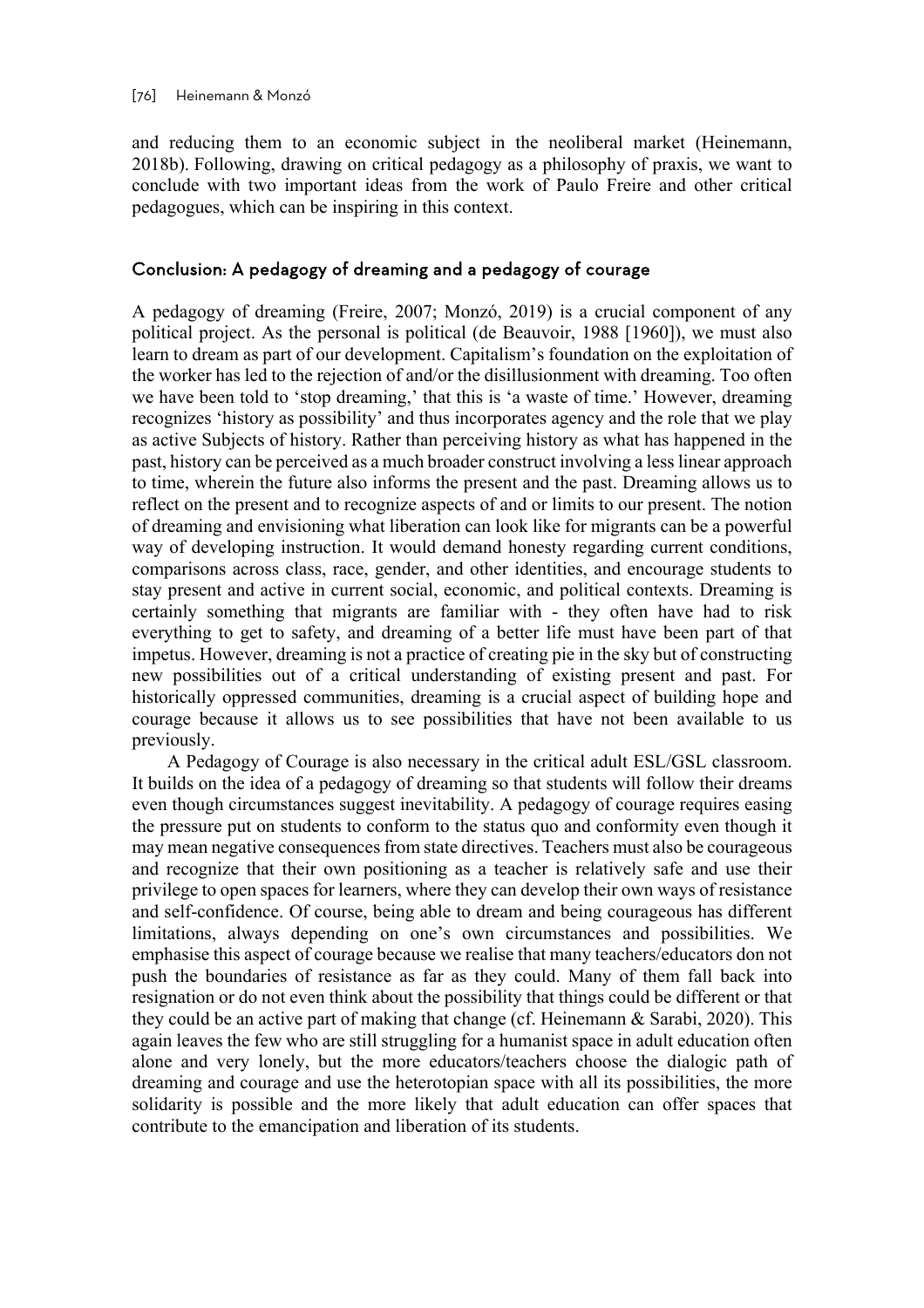#### Notes

 $<sup>1</sup>$  Both authors worked on this paper equally</sup>

<sup>2</sup> 'Wir sind das Volk' was originally used during the Monday demonstrations in the former GDR. Since about 2014, however, the slogan has been appropriated by neo-right nationalist movements like PEGIDA. <sup>3</sup> In the US state administered adult education programs are comprised of English as a Second Language (ESL), Adult Basic Education (ASB), and Adult Secondary Education (ASE).

4 Original: Or, parmi tous ces lieux qui se distinguent les uns des autres, il y en a qui sont en quelque sorte absolument différents: des lieux qui s'opposent à tous les autres, qui son destinés en quelque sorte à les effacer, à les compenser, à les neutraliser ou à les purifier. Ce sont quelque sorte des contre-espaces.

#### References

- Abramovitz, M. (2011). The U.S. welfare state: A battleground for human rights. In S. Hertel, & K. Libal (Eds.), *Human rights in the United States: Beyond exceptionalism* (pp. 46-67). Cambridge: Cambridge University Press.
- Abramovitz, M., & Zelnick, J. (2014) Economic crises, neoliberalism, and the U.S. welfare state: Trends, outcomes and political struggle. In C. Noble, H. Strauss, & B. Littlechild (Eds.), *Global social work education: Crossing borders and blurring boundaries* (225-241). Sydney University Press.
- ACLU (2020). Immigrants and the economy. *American Civil Liberties Union*, Retrieved May 13, 2020, from https://www.aclu.org/other/immigrants-and-economy
- Arruzza, C., Bhattacharya, T., & Fraser, N. (2019). *Feminism for the 99 percent: A manifesto.* Verso.
- Baptist, E. E. (2014). *The half has never been told: Slavery and the making of American capitalism.* New York: Basic Book.
- Bonin, H. (2014). *Der Beitrag von Ausländern und künftiger Zuwanderung zum deutschen Staatshaushalt*, ZEW - Leibniz Centre for European Economic Research, Bertelsmann Stiftung, Gütersloh.

Bauer, M., & Ramírez, M. (2010). *Injustice on our plates.* Montgomery, AL: Southern Poverty Law Center, Retrieved Oct. 20, 2020 from https://www.splcenter.org/20101107/injustice-our-plates Bauman, Z. (2003). *Wasted lives: Modernity and its outcasts.* Oxford: Wiley.

BAMF - Bundesamt für Migration und Flüchtlinge (2nd May 2019). *Anhang zur Anwesenheitslist*e –

tägliche Signatur, Retrieved February 15, 2020, from https://www.bamf.de/SharedDocs/Anlagen/DE/Integration/Integrationskurse/Kurstraeger/ Abrechnung/630-059-anwesenheitsliste-taegliche-signatur\_xls.html?nn=282388

Butler, J. (2016). *Frames of war: When is life grievable? Radical thinkers*. London, New York: Verso.

- Capps, R., Fix, M., Henderson, E., & Reardon-Anderson, J. (2005). A profile of low-income, working immigrant families. The Urban Institute, No. B-67. Retrieved October 20, 2020, from https://www.urban.org/sites/default/files/publication/51641/311206-A-Profile-of-Low-Income-Working-Immigrant-Families.PDF
- Chow, R. (2014). *Not like a native speaker: On languaging as a postcolonial experience*. New York (N.Y.): Columbia University Press.
- Crotty, M. (1998). *The foundations of social research: Meaning and perspective in the research process*. Los Angeles: SAGE.
- Darder, A. (2016). *Culture and power in the classroom*. New York: Routledge.

Beauvoir, S. de (1988 [1960]). *Memoiren einer Tochter aus gutem Hause* (E. Rechel-Mertens, Trans.). *Rororo: Vol. 11066*. Reinbek bei Hamburg: Rowohlt.

- Dinkelaker, S. (2017, November 30). *Migrantinnen - Besonderheiten weiblicher Migration: Dossier Migration*. Retrieved October 20, 2020, from https://www.bpb.de/gesellschaft/migration/dossiermigration/223157/migrantinnen
- Dunayevskaya, R. (1985). *Women's liberation and the dialectics of revolution: reaching for the future: A 35-year collection of essays; historic, philosophic, global*. Atlantic Highlands, N.J: Humanities Press International.
- Dunayevskaya, R. (2000). *Marxism and freedom: From 1776 until today*. Amherst, NY: Humanity Books.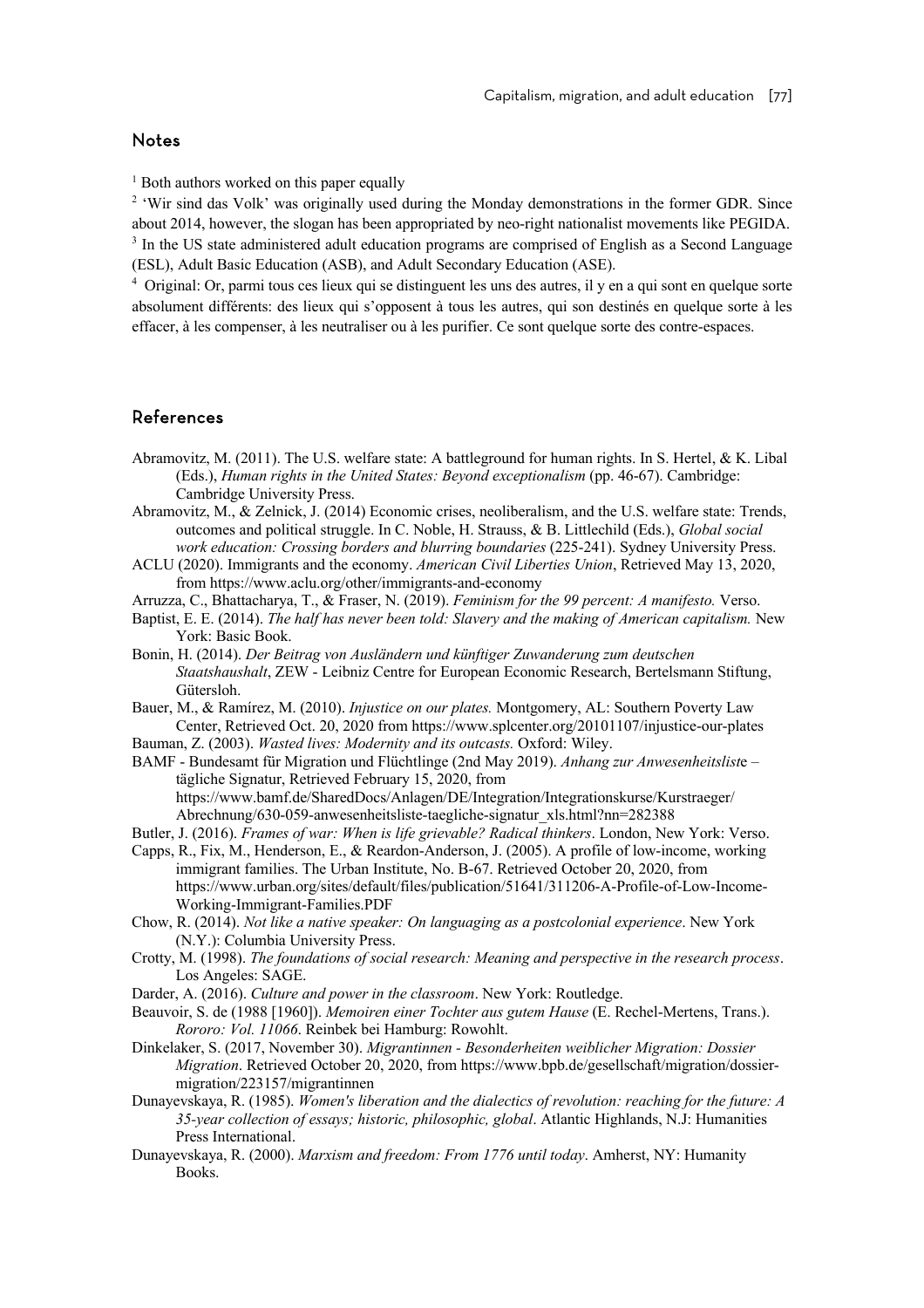European Center for the Development of Vocational Training (2020). *European language levels Self Assessment* Grid., Retrieved February 15, 2020, from

https://europass.cedefop.europa.eu/sites/default/files/cefr-en.pdf#

- Foucault, M. (2019). *Die Heterotopien: Zwei Radiovorträge* ; [7. und 21. Dezember 1966] = Les @hétérotopies. Frankfurt am Main: Suhrkamp.
- Freire, P. (2000). *Pedagogy of the oppressed, 30th anniversary edition*. New York: Bloomsbury.
- Freire, P. (2007). *Daring to dream.* New York: Routledge.
- Giroux, H. A. (2017). *On critical pedagogy.* New York: Bloomsbury.
- Glenn, E. N. (2015). Settler colonialism as structure: A framework for comparative studies of U.S. race and gender formation. *Sociology of Race and Ethnicity, 1*(1), 54 –74.
- Goldberg, D. T. (2002). *The racial state* ([Nachdr.]). Malden, Mass.: Blackwell Publishers.
- Hill, D., McLaren, P., Cole, R., & Rikowski, G. (2002). *Marxism against postmodernism in educational theory*. UK: Oxford University Press.
- Heinemann, A. M. B. (2018a). Alles unter Kontrolle? *Zeitschrift Für Weiterbildungsforschung*, *41*(1), 79–92. https://doi.org/10.1007/s40955-018-0106-8
- Heinemann, A. M. B. (2018b). The making of 'good citizens': German courses for migrants and refugees. *Studies in the Education of Adults*, 177–195. https://doi.org/10.1080/02660830.2018.1453115
- Heinemann, A. M., & Sarabi, S. A. (2020). Paternalistic Benevolence Enabling Violence: Teaching the Hegemonic Language in a Double Bind. *European Journal for Research on the Education and Learning of Adults*, *11*(3), 309–320. https://doi.org/10.3384/rela.2000-7426.ojs1712
- Hufer, K.-P. (2015). Politische Erwachsenenbildung Seit 1945: Von Re-Education bis Effizienz. Bundeszentrale Für Politische Bildung. Retrieved October 8, 2020, from https://www.bpb.de/gesellschaft/bildung/politische-bildung/193935/von-re-education-biseffizienz?p=all
- International Organization for Migration. (2020). Gender, migration and remittances. Retrieved December 27, 2020, from https://www.iom.int/sites/default/files/about-iom/Gender-migrationremittances-infosheet.pdf
- Jessop, B. (2010). Constituting another Foucault effect: Foucault on states and statecraft. In U. Bröckling, S. Krasmann, & T. Lemke (Eds.), *Routledge studies in social and political thought: Vol. 71. Governmentality: Current issues and future challenges* (pp. 56–73). London: Routledge.
- Ives, P. (2004). *Language and hegemony in Gramsci. Reading Gramsci*. London, Ann Arbor, MI: Pluto Press. Retrieved February 8, 2020 from https://doi.org/10.2307/j.ctt183q4d3
- Katz, M.-L. (2012). Critical pedagogy meets "survival English": Once community based
- workplace approach to education immigrant women in California. *International Journal of Innovation in English Language Teaching 1*(2), 139-158.
- Kloubert, T., & Dickerhoff, I. (2020). Learning democracy in a new society: German orientation courses for migrants through the lens of Buber's dialogical education. *European Journal for Research on the Education and Learning of Adults*, *11*(3), 275–291. https://doi.org/10.3384/rela.2000- 7426.ojs1674
- Larrotta, C. (2019). Immigrants learning English in a time of anti-immigrant sentiment. *Adult Literacy Education* (Spring), 53-66, Retrieved February 8, 2020, from https://files.eric.ed.gov/fulltext/ED594573.pdf
- López, V. (2019). Rampant abuses in immigration detention prove ICE Is rotten to the core*. ACLU (American Civil Liberties Union),* March 1*.* Retrieved from https://www.aclu.org/blog/prisonersrights/rampant-abuses-immigration-detention-prove-ice-rotten-core
- Macedo, D. (2006). *Literacies of power*. Westview Press.
- Marx, K. (1977). *Capital, vol. I*, translated by Ben Fowkes, 762–870. New York: Vintage Books.
- Marx, K. (1961). *Economic and philosophic manuscripts of 1844*. Translated by Martin Milligan. Moscow: Foreign Language Publishing House.
- Mayo, P. (1999). *Gramsci, Freire, and adult education: Possibilities for transformative action*. Zed books.
- McLaren, P. (2016). *Life in schools*, 6<sup>th</sup> edition. New York: Routledge.
- Meded, M. (2020, September 4). Auf dem Rücken der Migrantinnen: Während weiße Akademikerinnen Vorträge über Emanzipation halten, übernehmen Migrantinnen die Kinderbetreuung oder putzen die Wohnung. Das darf nicht so bleiben. *Zeit Online*. Retrieved October 24, 2020, from https://www.zeit.de/kultur/2020-09/care-arbeit-migration-frauen-jobs-gefluechtete-deutschland
- Mies, M. (1992). *Patriarchat und Kapital: Frauen in der internationalen Arbeitsteilung* (4. Aufl.). Zürich: Rotpunktverlag.